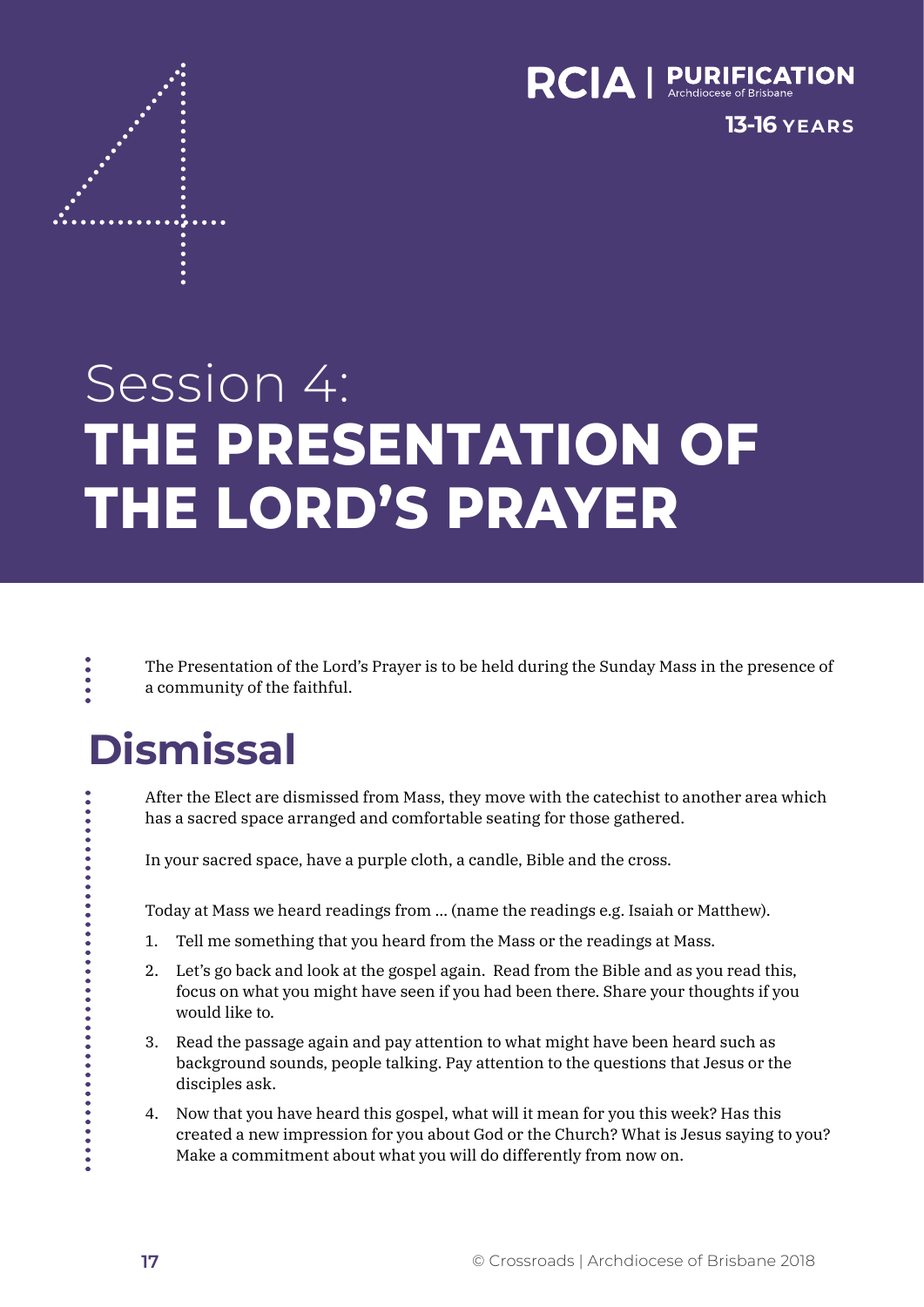## **Exploring**

...........

### **What we have received today - The Lord's Prayer**

The Lord's Prayer comes from the lips of Jesus, from the Sermon on the Mount in the gospel of Matthew where Jesus teaches the disciples to pray, "Our Father…" (Matthew 6: 9-13). In Luke's gospel we also hear Jesus teaching the disciples to pray.

This prayer is Jesus revealing his heart to the disciples. When we learn to pray like Jesus, we become like Jesus.

#### $\alpha$ Pope John XXIII

To know how to say the Our Father and to know how to put it into practice; this is the perfection of Christian life.

### **Reflection**

| Our Father, who art in heaven,               |
|----------------------------------------------|
| hallowed be thy name;                        |
| thy Kingdom come,                            |
| thy will be done                             |
| on earth as it is in heaven.                 |
| Give us this day our daily bread,            |
| and forgive us our trespasses.               |
| as we forgive those who trespass against us; |
| and lead us not into temptation,             |
| but deliver us from evil.                    |
| Amen.                                        |

This prayer is prayed by all Christians - stop and think that this prayer is prayed by millions of people across the world.

What stands out in this prayer for you?

What does this prayer mean to you?

Why did Jesus choose this prayer?

What is dear to Jesus?

Ask if listening to God's word has made any difference in their life. We are inclined to think about ourselves first; but Jesus is always thinking of others.